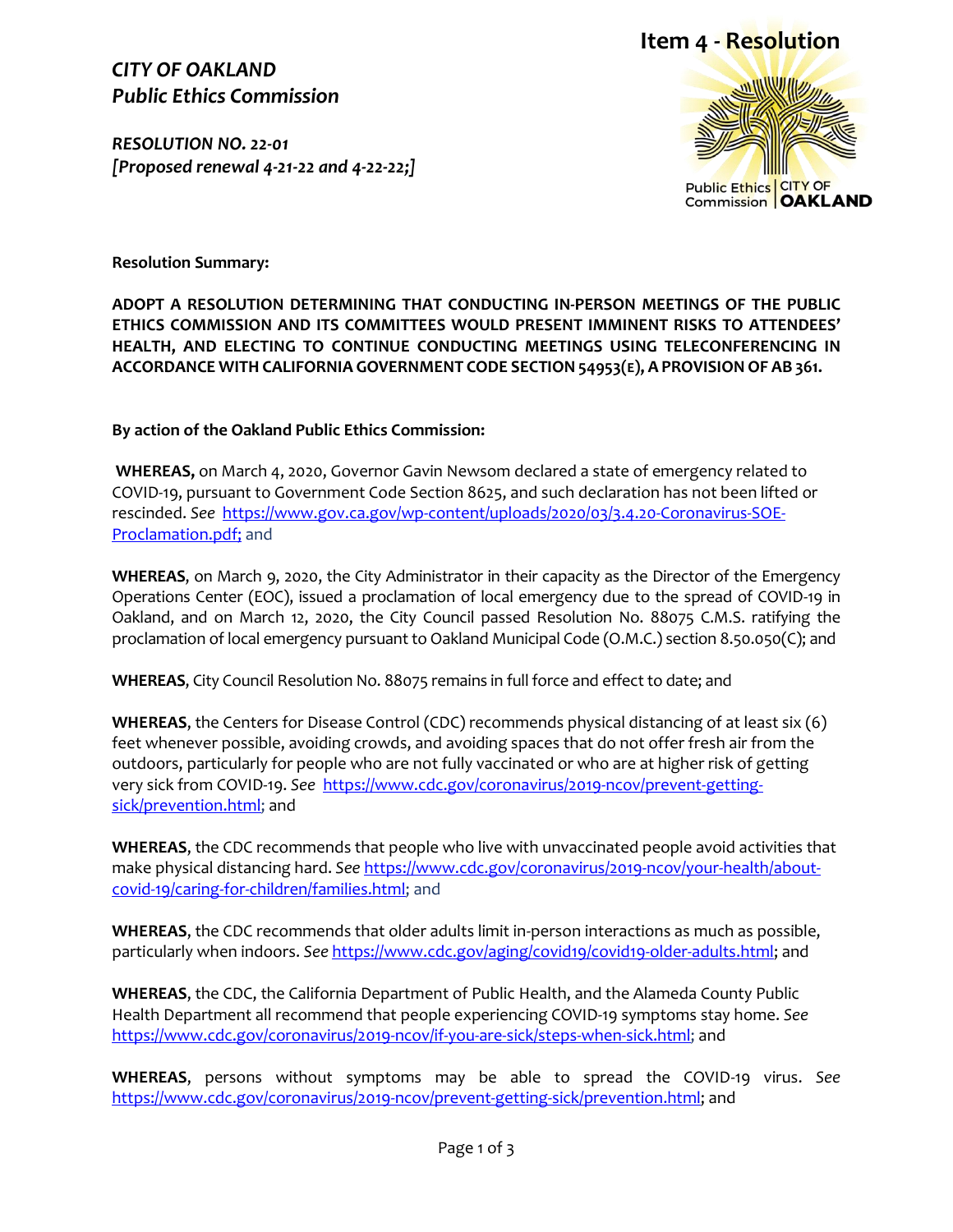# **Item 4 - Resolution**

# *CITY OF OAKLAND Public Ethics Commission*

*RESOLUTION NO. 22-01 [Proposed renewal 4-21-22 and 4-22-22;]*



**WHEREAS**, fully vaccinated persons who become infected with the COVID-19 Delta variant can spread the virus to others. *See* [https://www.cdc.gov/coronavirus/2019-ncov/vaccines/fully](https://www.cdc.gov/coronavirus/2019-ncov/vaccines/fully-vaccinated.html)[vaccinated.html;](https://www.cdc.gov/coronavirus/2019-ncov/vaccines/fully-vaccinated.html) and

**WHEREAS**, the City's public-meeting facilities are indoor facilities that do not ensure circulation of fresh/outdoor air, particularly during periods of cold and/or rainy weather, and were not designed to ensure that attendees can remain six (6) feet apart; and

**WHEREAS,** holding in-person meetings would encourage community members to come to City facilities to participate in local government, and some of them would be at high risk of getting very sick from COVID-19 and/or would live with someone who is at high risk; and

**WHEREAS,** in-person meetings would tempt community members who are experiencing COVID-19 symptoms to leave their homes in order to come to City facilities and participate in local government; and

**WHEREAS,** attendees would use ride-share services and/or public transit to travel to in-person meetings, thereby putting them in close and prolonged contact with additional people outside of their households;

#### **Now therefore be it:**

**RESOLVED:** that the Public Ethics Commission finds and determines that the foregoing recitals are true and correct and hereby adopts and incorporates them into this Resolution; and

**RESOLVED:** that, based on these determinations and consistent with federal, state and local health guidance, the Public Ethics Commission determines that conducting in-person meetings would pose imminent risks to the health of attendees; and

**RESOLVED:** that the Public Ethics Commission firmly believes that the community's health and safety and the community's right to participate in local government, are both critically important, and is committed to balancing the two by continuing to use teleconferencing to conduct public meetings, in accordance with California Government Code Section 54953(e), a provision of AB-361; and

**RESOLVED:** that the Public Ethics Commission and its committees will meet by teleconference this month and will renew these (or similar) findings at least every thirty (30) days in accordance with California Government Code section 54953(e) until the state of emergency related to COVID-19 has been lifted, or the Public Ethics Commission finds that in-person meetings no longer pose imminent risks to the health of attendees, whichever occurs first.